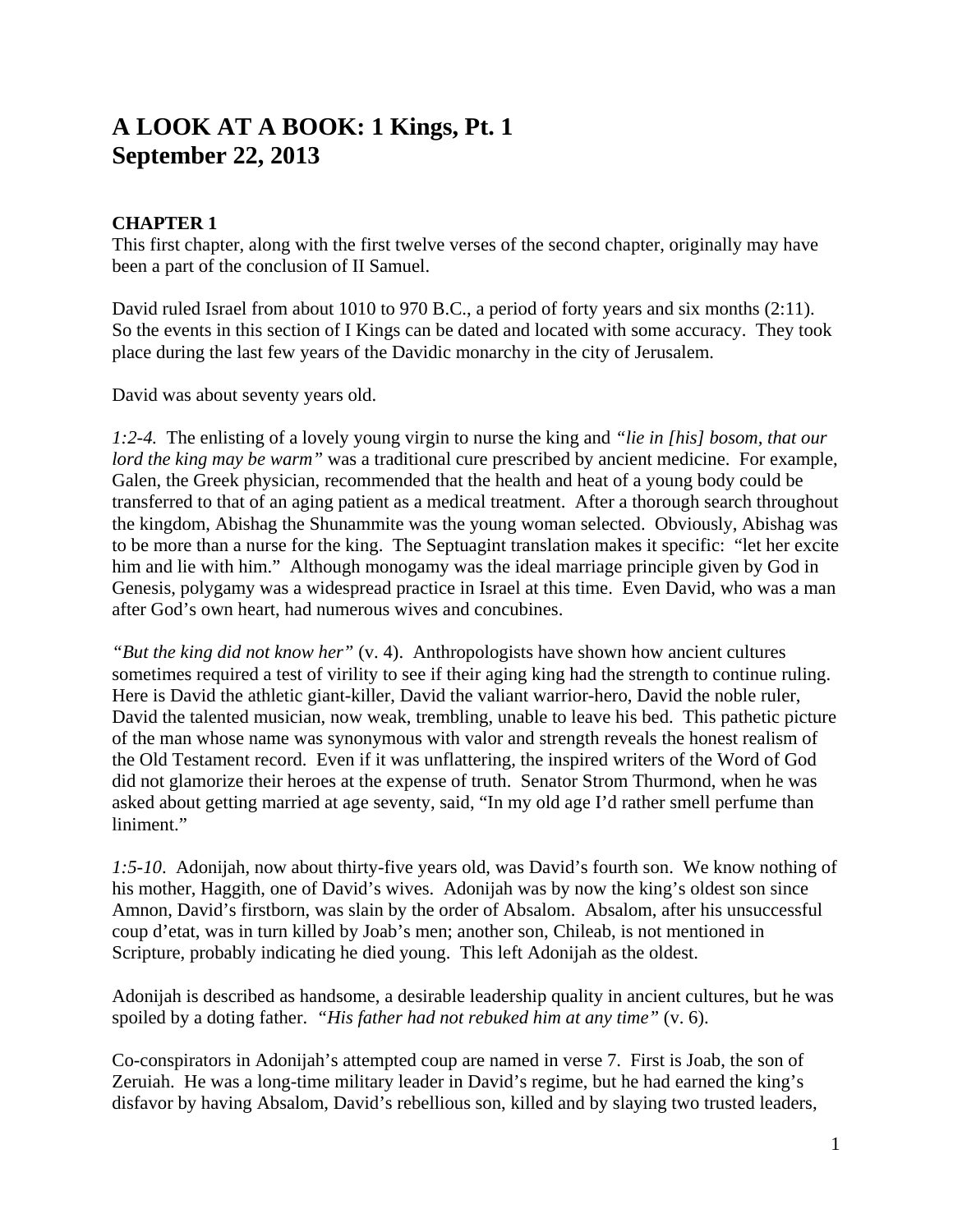Abner and Amasa (II Samuel 18:9-17; 3:22-39; 20:8-10). No doubt, David had made Joab feel rejected, especially when he appointed Benaiah to the military post Joab once held.

Adonijah's premature celebration is a classic example of counting chickens before they hatch. Such a feast should have climaxed, not initiated his dash for the throne. As Maclaren put it, "They who feast when they should fight are likely to end their mirth with sorrow." Adonijah was guilty of another offense that is frequently repeated today. He tried to disguise his selfpromotion as God's will. He *"exalted himself, saying 'I will be king'"* (v. 5), then planned a religious feast to mask his selfish manipulations hoping they would pass as God's will.

*1:11-14.* Ignored by Adonijah, Nathan senses his own peril and that of Bathsheba and Solomon. Nathan unfolds a two-part plan. First, Bathsheba must remind David that he promised the throne to Solomon. This pledge appears nowhere in II Samuel. Second, Nathan says that he will confirm what she tells David, just in case the king does not understand or agree.

*1:28-31.* This complicated drama now reaches its climax. Despite his well-chronicled physical problems, David rises to the occasion. He will make Solomon king. Indeed, he will do the deed "today," or before his age and infirmity make the act impossible.

*1:32-37*. Solomon is to be placed on the king's own mule to demonstrate his new status. Next, Zadok and Nathan will anoint Solomon king, which will give him divine approval in addition to his royal approval. Finally, he is to be placed on David's throne, most likely as the older man's coregent. Benaiah, the warrior, offers enthusiastic military approval of the proceedings.

*1:38-40.* David's plan quickly gains poplar support. Apparently Nathan and Bathsheba correctly assessed the people's desire for David to name a successor. Solomon must still deal with Adonijah, but he can now operate from a position of strength.

*1:41-48*. While finishing their feast, Adonijah and his guests hear the uproar. The trumpet blast makes the veteran politician uneasy All has changed in a few hours' time. Every person Adonijah snubbed has been honored by David (1:42-45). Solomon has been established, the people approve, the royal officials have praised David for his choice, and the old king praises God for what has occurred (1:46-48).

# **1 KINGS 2 DAVID'S LAST WORDS AND DEATH**

## **1 Kings 2:1-12**

In the Old Testament, a person's dying words were especially significant. So the setting here calls readers to give particular attention to this portion of the book. We do not know how much time elapsed between the anointing of Solomon and the death of David, a period called a coregency. According to Josephus, all the events recorded in 1 Chronicles 28 and 29 took place during this interval. Apparently David recovered somewhat from the illness described in chapter 1, and enjoyed a few additional years of joint rule with his son.

In his last words, David asked Solomon to do four things: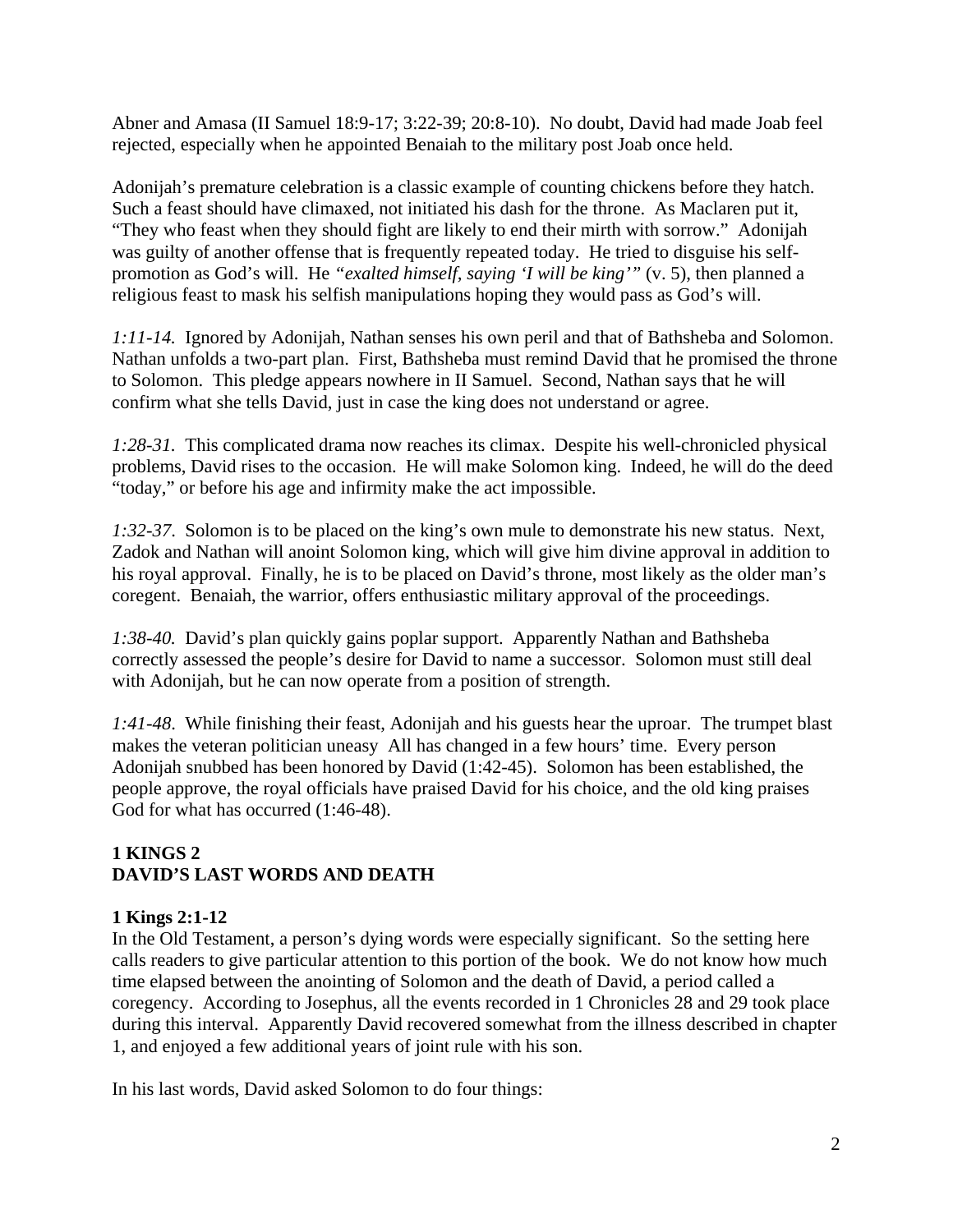1. Keep God's law.

2. Execute Joab, the murderer of Abner, Amasa, and Absalom. David somehow believed their blood was on his hands, and he could not be free from that curse until Joab died.

3. Reward the loyalty of Barzillai. Barzillai was a Transjordan chieftain who brought food to David's people in the wilderness (2 Samuel 17:27-29; 19:31-39).

4. Execute Shemei, whose curse on David was considered a capital offense (Exodus 22:28).

# **1 KINGS 3-4**

Beginning in verse 4 there is the beautiful account of Solomon's prayer and God's gift of wisdom.

In a dream, which was a frequent channel of revelation in Old Testament days, God appeared with a forthright invitation, "Ask! What shall I give you?" (v. 5). Here the God of heaven bends down to grant the supplication of a man and graciously puts the key to all His treasures in the young king's hand. Within the bounds of reason, Solomon could have obtained anything he wished.

There is another lesson in this passage related to the proper attitude of those who approach God in prayer. Solomon begins his prayer in the spirit of gratitude, acknowledging the bountiful blessings of God in the life of his father David as well as in his own experience (v. 6). He prays humbly. "I am a little child," Solomon admits (v. 7). He was young, probably in his early twenties. He was not a typical overconfident youth who believed he could do better than his oldfashioned father. Solomon recognized the heaviness of his burden.

Solomon asked God for "a hearing mind" inclined to hear and do God's will. Wisdom, being more than apprehension, comprehension, or knowledge, was considered in the Old Testament to be the greatest gift.

God also gave Solomon more than he asked. In addition to wisdom, Solomon was to receive riches and honor in unprecedented portions (v. 13). Ironically, his not wishing for material things was the reason he got them. Isn't it true that the people who do not make wealth their priority are the people who can be most safely trusted with it and who, when they receive it, usually enjoy it the most? "Seek ye first the Kingdom of God and His righteousness, and all these things shall be added to you" (Matthew 6:33).

We learn here also that God gives sufficiency to the one upon whom he confers responsibility, to the one who doesn't rush into an office or responsibility but rather is called to the task by God.

## **Solomon's Wise Judgment**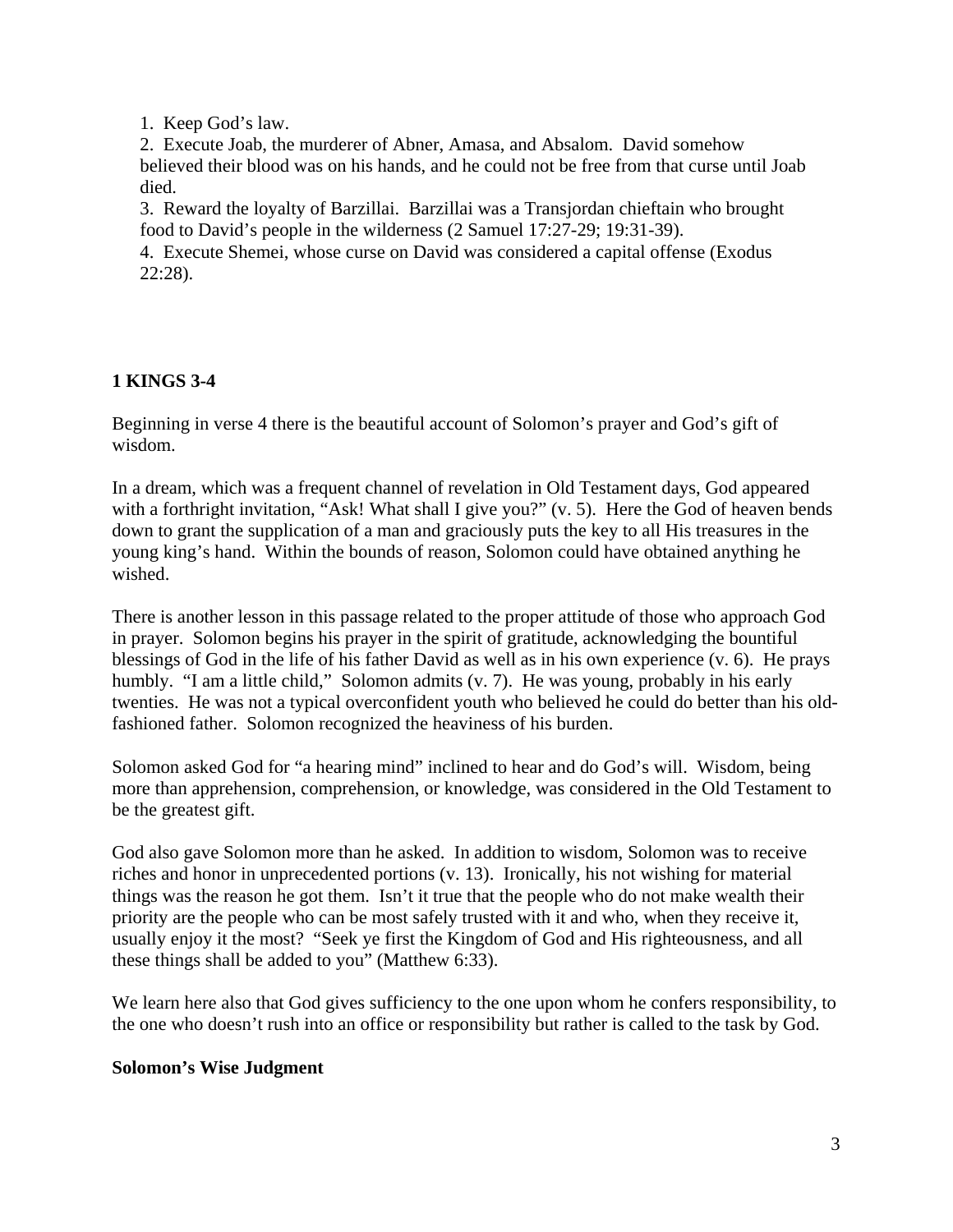*3:16-28*. There follows in this section a convincing illustration of the supernatural wisdom with which Israel's legendary young king was blessed. Two prostitutes who were roommates approached King Solomon with a delicate and complicated legal problem: namely, the true identity of a newborn baby. Both distraught women claimed the baby as theirs: the plaintiff accusing the defendant of intentionally switching her dead baby for the plaintiff's live one; the defendant countering that the plaintiff was lying and that the living baby belonged to the defendant. Notice that the common people, even prostitutes, had right of access to the king for judgment.

Exercising a discernment and practical judgment beyond his years, Solomon proposed a drastic and shocking solution that would kill the remaining child. He knew he could count on the tender love of the real mother. Her concern for the safety of her child would surface and identify her. He was right. Verse 26 literally says, "her compassion grew warm." The real mother was willing to lose her child in order to let it live.

#### **Solomon's Rich Resources**

Some estimate the household of Solomon, for which the enormous provisions in verses 4:22-23 had to be gathered, consisted of fifteen thousand persons. Others suggest as many as thirty-six thousand. The "fatted oxen" were pen-fed cattle in contrast to the more common variety that grazed in the pastures.

Since at this period in history the use of horses and chariots was a new military strategy, Solomon's possession of so many was a sign of growing luxury, which may have carried the seeds of future evil (4:26).

What an impressive inventory of wealth, even for a king; but the crown of Solomon's gifts, in the mind of the author, was still his wisdom. His "largeness of heart" referred to in verse 29 points to his broad interests in poetry, botany, biology, ornithology, ichthyology, astronomy, arithmetic, and medicine. The wisdom of Egypt in verse 30 refers to geometry, astronomy, and the preparation of ointments and medicines.

Jewish tradition (as well as the Koran) credits Solomon with the ability to converse in the language of every beast, fowl, fish, plant, and demon. Ancient rankings put the cedar tree at the top of the list of plants and hyssop at the lowest level; thus Solomon's botanical interests were all inclusive.

# **1 KINGS 5-6 THE BUILDING OF THE TEMPLE**

The building of the temple in Jerusalem marks a high point in the development of Israel's faith. Their long history as a nomadic people, living in tents and following their flocks and herds, had made them content with a portable worship center. But now Israel was a settled community with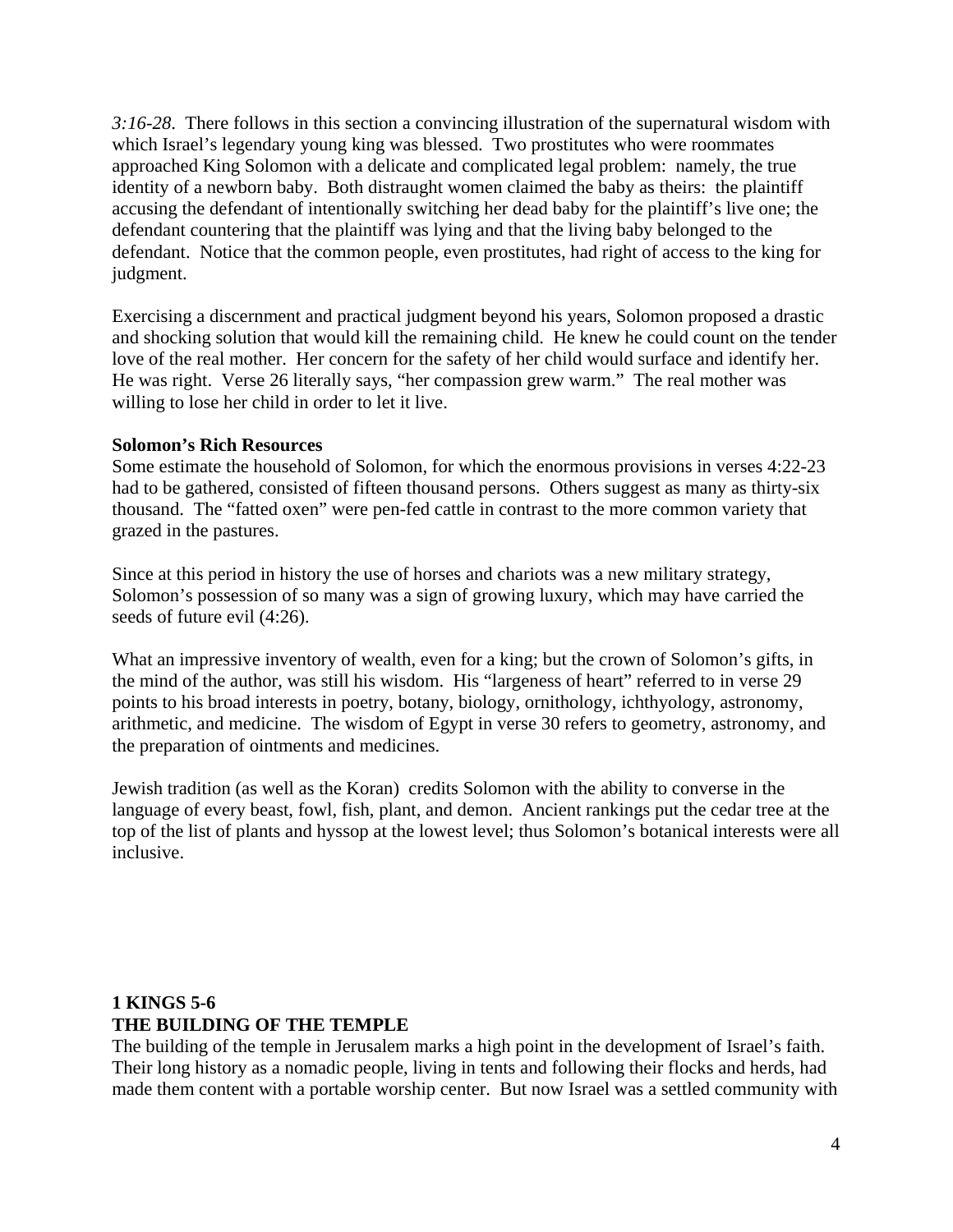cities and fortresses and even a capital with plans for a palace. In God's providence, it was now time to give more permanence to their worship as David had dreamed of doing.

Understanding it to be God's will, Solomon willingly accepted the task of building the house of God in the place of his father David. As soon as he had consolidated his kingdom, he began to make preparation to begin construction. We are told in 6:1 that work on the temple began in the fourth year of Solomon's reign, so even with a substantial head start, it still took the young king several years just to get ready for such a complex project.

#### **1 Kings 5 Solomon recruits Hiram and plans the temple**

*5:1-5* Why was David not permitted to build the house for Yahweh? In 1 Chronicles 22:8 David gave two reasons which came from the Lord: (1) "You have shed much blood," (2) "You have made great wars." Perhaps out of a feeling of filial respect, Solomon mentioned only the latter, which he interpreted in the best possible light. According to Solomon, the warfare his father waged was defensive and not so much displeasing to God as it was a demand on his time, leaving the king no opportunity to build. The implication is that if the Lord had "put his foes under the soles of his feet" sooner, David would have had time to build the temple, and God would have permitted it.

Peace and prosperity affect different people in different ways. Solomon said, "Since God has given me rest on every side, since there is neither adversary nor evil occurrence, since He has bestowed upon me unprecedented wealth and wisdom, therefore I will build Him a house." The wise king did not take his happy situation as an opportunity for selfish, luxurious repose, but heard in it God's call to a great task.

There is a curious statement in verse 6:7. "No hammer or chisel or any iron tool was heard in the temple while it was being built." Alexander Maclauren finds a beautiful spiritual lesson in the verse: namely, the importance of silence in the work of the kingdom and in the life of the believer. God's message is not always heard in the earthquake or fire, but in the still, small voice. The incarnation did not occur with sensationalism, but unobtrusively, silently.

However magnificent a temple may be, the message of verses 6:1-13 is that it has no spiritual value unless the people who use it devote themselves totally to God's control. The sanctuary is but a symbol. The essentials are obedience to His will and observance of his commandments. Notice that God did not say He would dwell in the temple, but "among" His people.

It took Solomon seven years and six months to finish [Master Plan] the temple. As it turned out, the glory of the great edifice was short-lived. Because of his disobedience, it was plundered just five short years after his death (14:2-6). Furthermore, the continued disobedience of the people led to its total destruction in 586 B.C.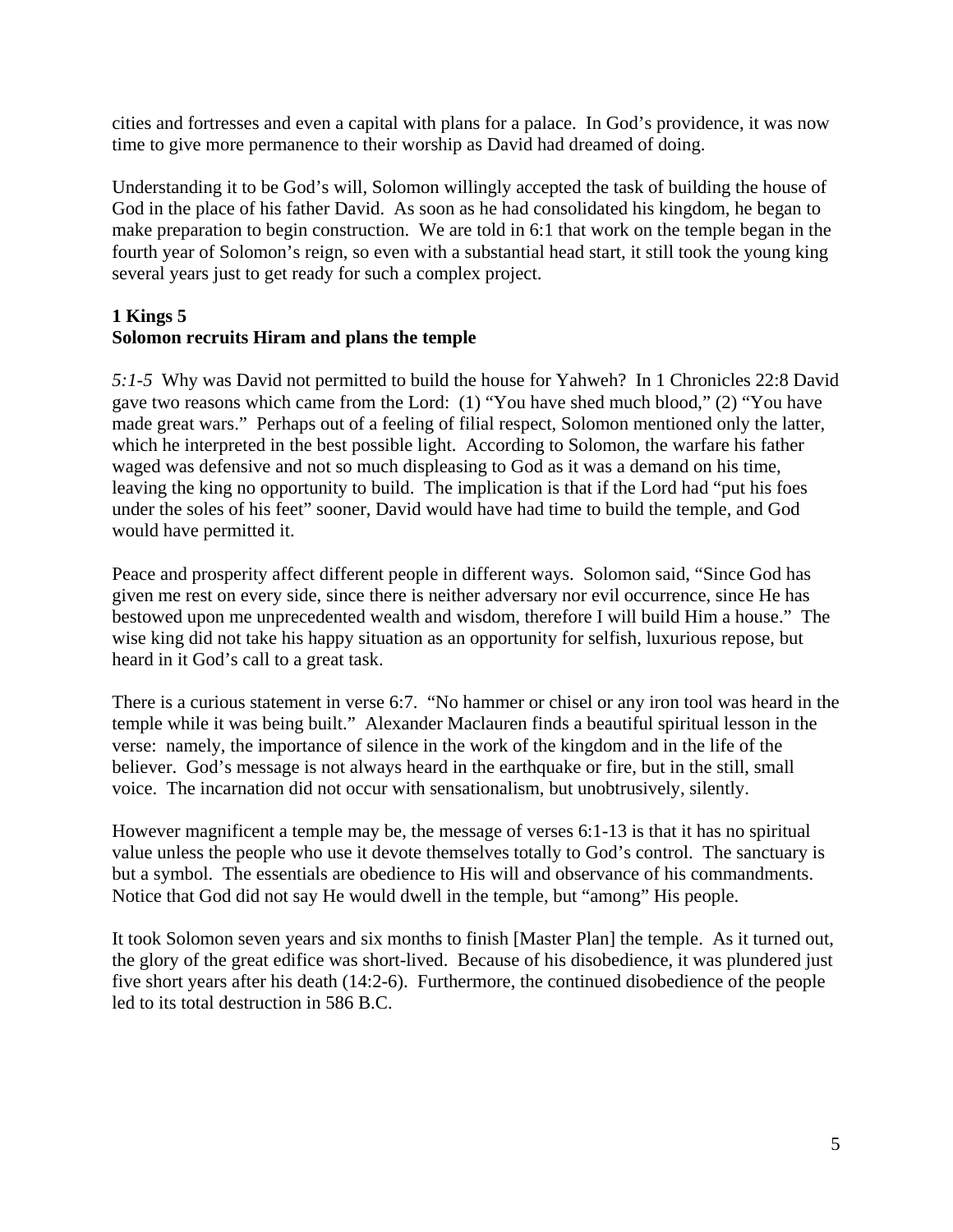#### **1 KINGS 7 SOLOMON FURNISHES THE TEMPLE AND COMPLETES OTHER BUILDINGS**

The conjunction "but" in verse 1 is intended to contrast the thirteen years required to build Solomon's own house with the seven years required to build the temple (6:38). Solomon purposely allowed the construction of his house to drag on for thirteen years, while he had accelerated the temple construction and finished it in seven years. We must remember that many years of preparation, planning, and accumulation of materials had preceded the seven-year temple project, while the work on the palace apparently had no such head start. Furthermore, while the temple was more elaborate and intricate, the palace complex was more widespread, involving a number of separate buildings, and thereby more time-consuming. Considering these factors, Solomon probably gave priority to the temple and put more attention and time on its construction than on his palace.

"His own house" refers to the entire royal complex.

# **1 KINGS 8**

# **SOLOMON DEDICATES THE TEMPLE**

Chapter 8 is composed of three distinct sections: (1) the bringing of the ark and the tabernacle together with its vessels into the temple, and the message of Solomon on that occasion; (2) the dedicatory prayer of Solomon; and (3) the blessing of the congregation followed by their sacrifices. Since the temple was completed in the eighth month (6:38) and not officially dedicated until the seventh month (8:2), it must have stood empty and unused for eleven months, probably so that the dedication could coincide with the Feast of the Tabernacles. No doubt during this interim, the finishing touches were put on the new facility and detailed preparations made for the elaborate dedicatory ceremonies. Although some commentators disagree, the tabernacle in verse 5 is apparently the historical one which had been at Gibeon. It had housed the ark for many years before David made a interim home for it in Jerusalem. The old tent was probably deposited somewhere in the temple as a sacred relic.

The two tablets of stone that Moses had deposited in the ark at Horeb were still there as the only objects in the sacred chest. (However, Hebrews 9:4 indicates that Aaron's rod and a pot of manna were also kept in the ark.) As the ark was put in place, a cloud, representing the approving presence of Yahweh, filled the house, and inspired Solomon to quote the short poem that introduced his formal dedicatory address (vv. 12-13).

The most impressive section of the chapter is the prayer of Solomon beginning with verse 22. It is actually a series of short petitions asking God:

- 1. To keep His promise to David (vv. 23-26).
- 2. To maintain His constant presence in the temple and accept the prayers of those worshippers (vv. 27-30).
- 3. To punish those who swear falsely (vv. 31-32).
- 4. To send rain during droughts (vv. 35-36).
- 5. To help Israel in other calamities (vv. 37-40).
- 6. To hear the prayers of strangers (vv. 41-43).
- 7. To give Israel victory in battle (vv. 44-45).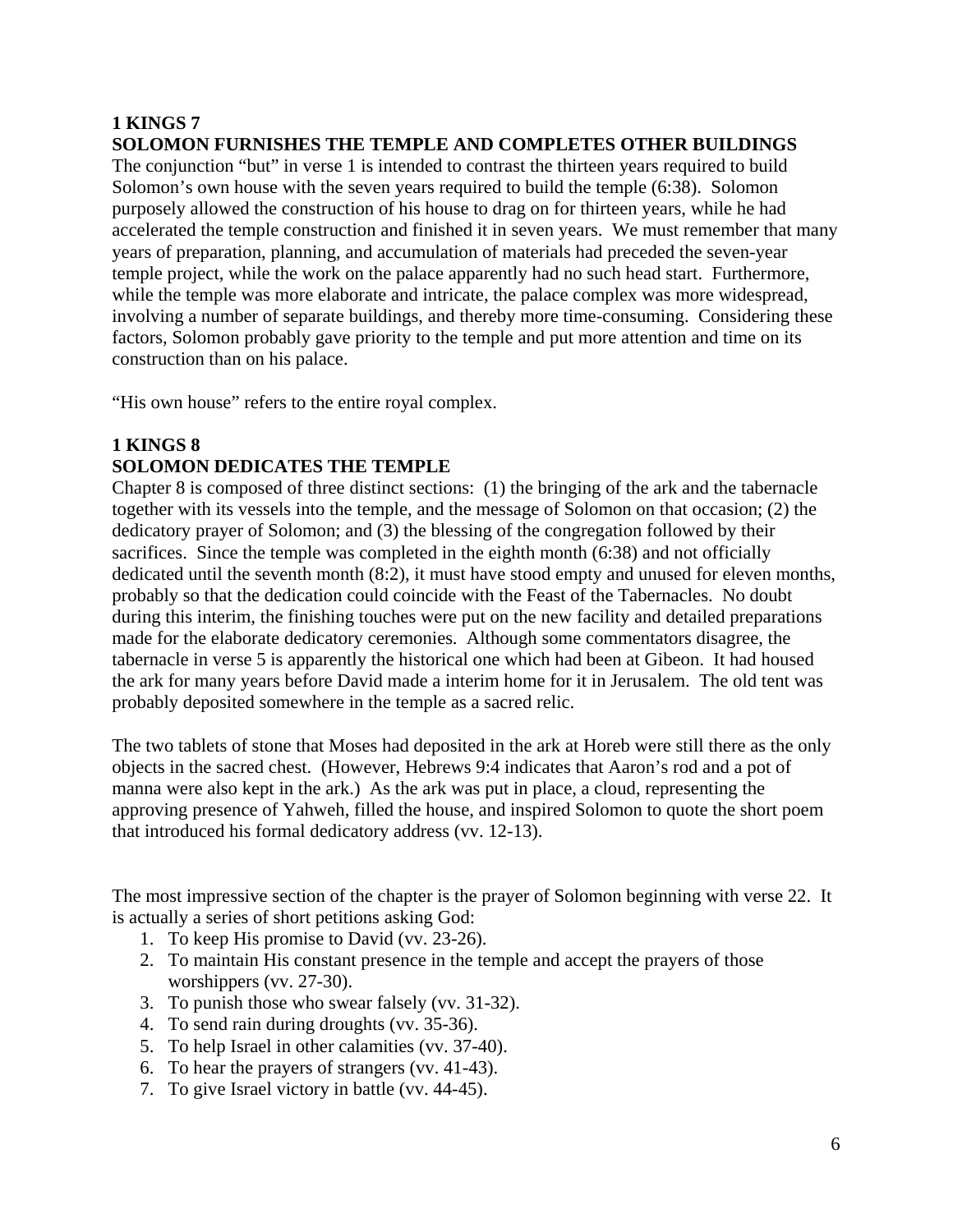- 8. To have mercy and forgiveness during captivity (vv. 46-51).
- 9. To answer both the king and his people (vv. 52-53).

Apparently Solomon prayed in the open courtyard beside the altar of burnt offerings, standing, as Chronicles adds, on a scaffold or pulpit. The custom of standing with hands upraised to God was a more common stance of prayer in the Old Testament than kneeling, although verse 54 indicates Solomon was kneeling with his hands spread up to heaven.

Solomon's petition has some important features that provide valuable lessons in prayer. Notice that God answered the request for an everlasting kingdom, but in God's own way and in His own time. Eventually David's line showed itself unworthy of God's blessings and it died away. But in the mystery of God's providence, He restored it again through the perfect obedience of David's Son, Jesus of Nazareth, who reigns forever and forever!

Having completed his prayer, Solomon stood to bless the people. And what a moving scene it must have been: standing there in the newly constructed temple, with a united nation gathered before him, the cloud of God's presence still filling the house, and unprecedented peace on every border. The inspired man of prayer looked back on the long road from Sinai and the wilderness and summed up the entire history of Israel in one sentence: "There has not failed one word of all His good promise, which He promised through His servant Moses (v. 56).

#### **1KINGS 9-10**

#### **THE GOLDEN AGE OF SOLOMON**

Twenty-four years had passed since the aging David had named Solomon his son as the successor to the throne and the new king had been hurriedly anointed in an emergency ceremony at Gihon. After putting down all internal political opposition and consolidating his kingdom with Israel's international allies, Solomon had gone to the ancient worship center at Gibeon to offer sacrifices to Yahweh. There God appeared to him in a dream, offering him the gift of wisdom and the promises of riches, honor, and long life. Now, twenty-four years later, God appeared to Solomon a second time, reminding the king that his prayers were still being answered and promising continued blessings on his kingdom if certain conditions were met by Solomon and the people.

Solomon moved on to establish a rich and powerful nation that for many years was the center of wealth and wisdom for the entire world. This section describes the glory of the "Golden Age of Israel," and how the nations of the world, acknowledging that glory, paid homage to Solomon.

#### **9:1-9 – God appears to Solomon a second time**

We are not told where or exactly when the appearance took place, but we are given a clue in verse 2 w here it says, "as He had appeared to him at Gibeon." In the Gibeon experience, God appeared at night in a dream, so we may assume this second appearance was also in a dream, perhaps in the king's private chambers in the palace. The parallel passage in Chronicles adds that the appearance occurred at night.

God's first appearance to Solomon was no surprise, since Solomon had gone to Gibeon specifically to worship and Lord and seek His face. But this second appearance may have come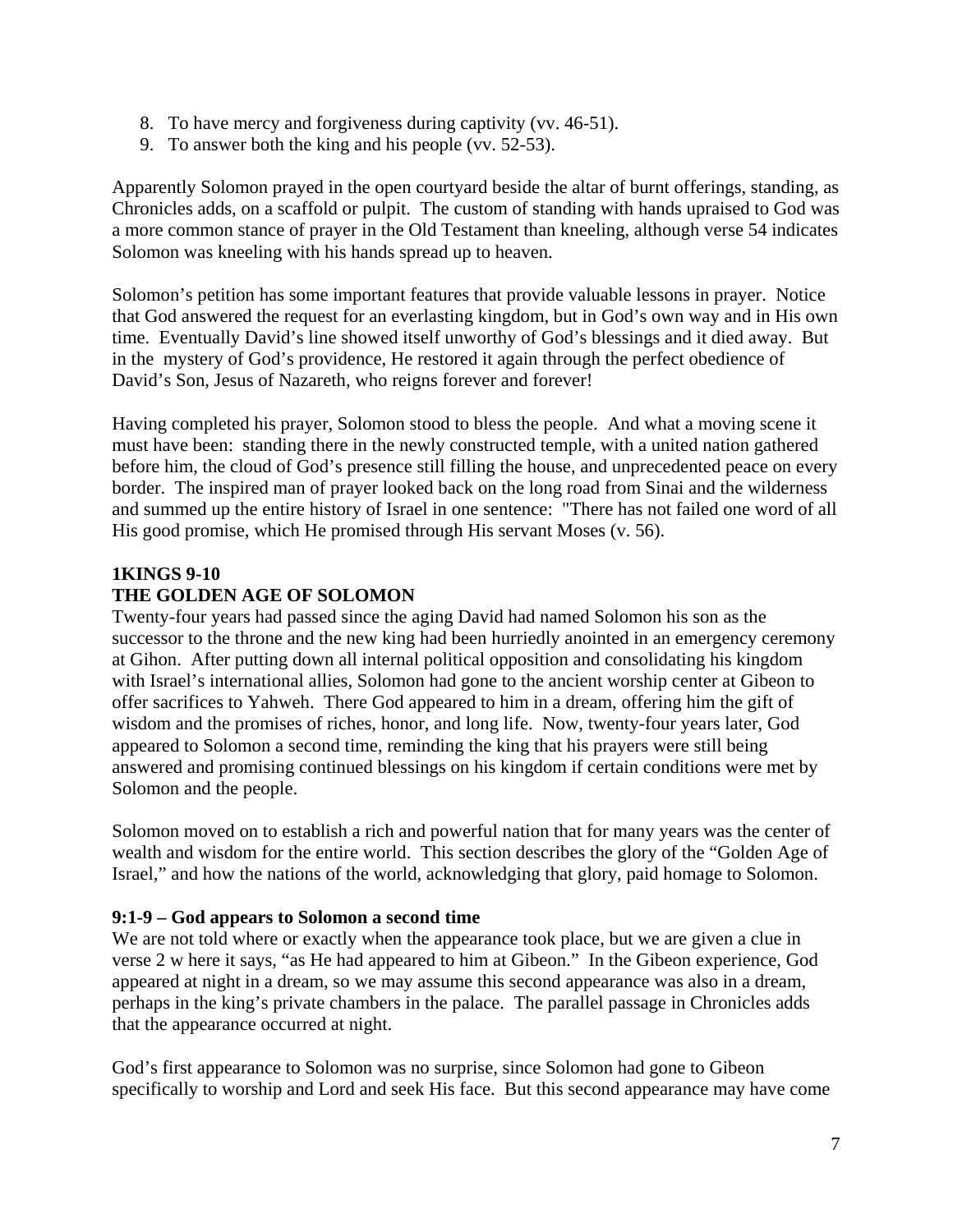unexpectedly, not in response to Solomon's worshipful seeking, but by God's own initiative. It may be that the Lord decided to confront Solomon again, because the king was slipping deeper and deeper into apostasy.

Sometimes, when we have completed a demanding and challenging task, we are tempted to relax our commitment, slacken our discipline, and give in to self-indulgence. It is in these moments that we need spiritual encouragement. So God appeared to Solomon as he finished the great work on the temple and the palace. He appeared to speak words of stimulus, promise and warning.

Beginning with verse 3, God sets forth certain conditions under which He will act toward Solomon and the people of Israel in the future. They are expressed in the literary forms of "if…then" and "if not…then."

- 1. *"If you walk before Me as David did,"* In other words, we are continually to be conscious of His presence and live and work knowing that the Father's watchful eye oversees everything we do.
- 2. *If you walk "in integrity of heart."* The heart was considered, as it is symbolically today, the center of the personality and the will of humankind.
- 3. *If you walk "in uprightness."* Integrity of heart comes first, because it does no good to perform righteous deeds if our hearts are not right with God first.
- 4. *If you "do according to all I have commanded you."* Obedience has always been the test of true faith.
- *5. If you keep "My statutes."*
- *6. If you keep "My judgments."*

The reward for meeting the positive conditions is that God would establish Solomon's throne forever as He had promised David his father.

The negative conditions are listed in verse 6. Here the singular "you" is changed to the plural as God included the children of Solomon and the entire nation of Israel. In this case the King James translation is more accurate because it uses the singular word "thou" in verse 4 and the plural word "ye" in verse 6 to show where the Hebrew changes the pronoun. The negative conditions are:

- *1. If you "turn from following me."*
- *2. If you "do not keep My commandments."*
- *3. If you do not keep "My statutes."*
- *4. If you "go and serve other Gods and worship them."*

The punishments for committing these negative shortcomings are related to the land, the temple, and the people. They are listed in verse 7:

- 1. *"Then I w ill cut off Israel from the land."* The word is literally "send away" from the land.
- 2. *Then I will cast the temple out of My sight*. He had promised that His eye would be in the temple perpetually if they obeyed Him. But if they disobeyed, then the opposite would take place: the temple would be out of His sight.
- *3. Then "Israel will be a proverb and a byword."*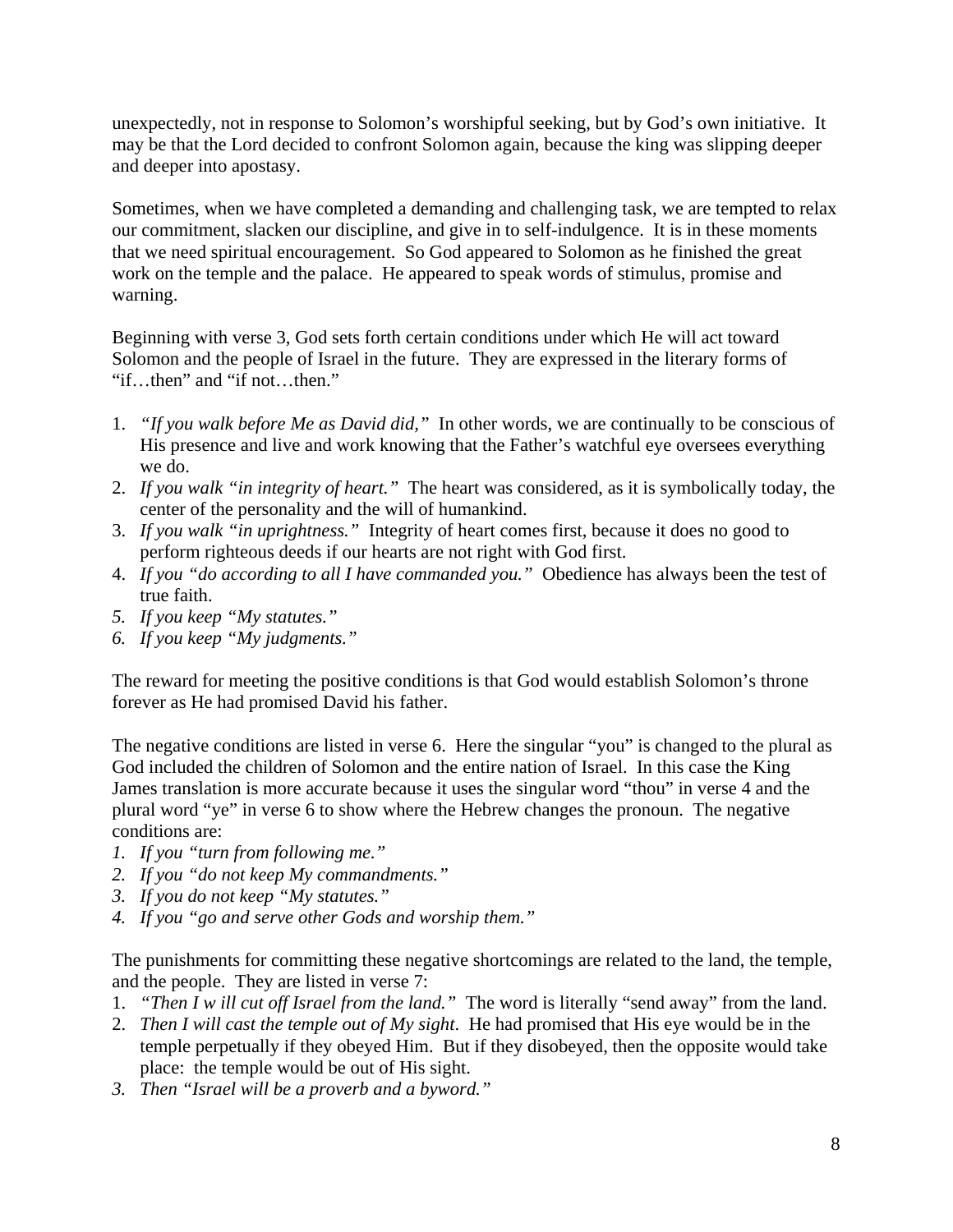- 4. *Then passersby will hiss and question the destruction in astonishment*.
- *5. Then the answer will be "They forsook the Lord."*

# **10:1-13 – The Queen of Sheba visits King Solomon**

These verses tell one of the most intriguing and fascinating stories in the Books of Kings. The story must have had that same appeal in the first century, because Jesus referred to it in Matthew 12:42.

Scholars generally agree the kingdom of Sheba was in the southern part of ancient Arabia. She was a queen, not the wife of a king, but the ruler of this pre-Islamic kingdom. She traveled fifteen hundred miles with a retinue of camels bearing precious gifts. Having heard of his legendary wisdom, she came to test Solomon with hard questions, or riddles. The word is the same one used for the riddles by which Samson confounded the Philistines in the Book of Judges. Josephus describes a similar test of Solomon's wisdom by King Hiram. The Arabians were especially famous for their collections of riddles.

Solomon, of course, passed her test with flying colors, and she exclaimed that "the half was not told me. Your wisdom and prosperity exceed the fame of which I heard" (v. 7). The queen was also impressed with the wealth and splendor of the buildings in Jerusalem, the king's banquets, his servants, and the rich apparel they wore. She was overwhelmed. Verse 5 says when she saw it all "there was no more spirit in her." Spirit is also the world for breath, so some translations say, "she was breathless" or "it took her breath away."

It is obvious that the queen came for some purpose more serious than exchanging riddles with the wise king. A journey of fifteen hundred miles is too long and the rigors of travel in that century across desert lands too demanding for such a trivial purpose. The gifts were too great, the cost too high for her to have come just to satisfy her curiosity about the rumors she had heard. She must have been a serious seeker after deeper truth. She must have had a yearning, a hunger for god that drove her to Jerusalem. She came to Solomon tortured by eternal questions, and apparently the king was so anxious to show her the secular glories of his kingdom that he forgot the noble purpose for which he and the nation had been chosen. It's a tragedy easily repeated by individuals and churches today.

When Jesus used the queen of Sheba as an illustration in Matthew 12, He pointed to the fact that she was a seeker, and that she was to be commended for her quest. At great sacrifice, humility, and effort she made her way to the best source of truth available to her. The passage has a lesson for desperate seekers today. A greater one than Solomon has come. His wisdom is infinitely greater. His power is greater. He is the way and the truth. Every question has its ultimate answer in Him. He is the satisfaction of every yearning. And when we meet Him, we too find that the half has not been told. He is greater than our highest expectations.

## **1 KINGS 10**

## **10:14-29 – The Great Wealth and Power of King Solomon**

The last verses of chapter 10 provide a final review of the fabulous wealth and power of Solomon's monarchy before the tragic ending described in chapter 11. First, we read about his